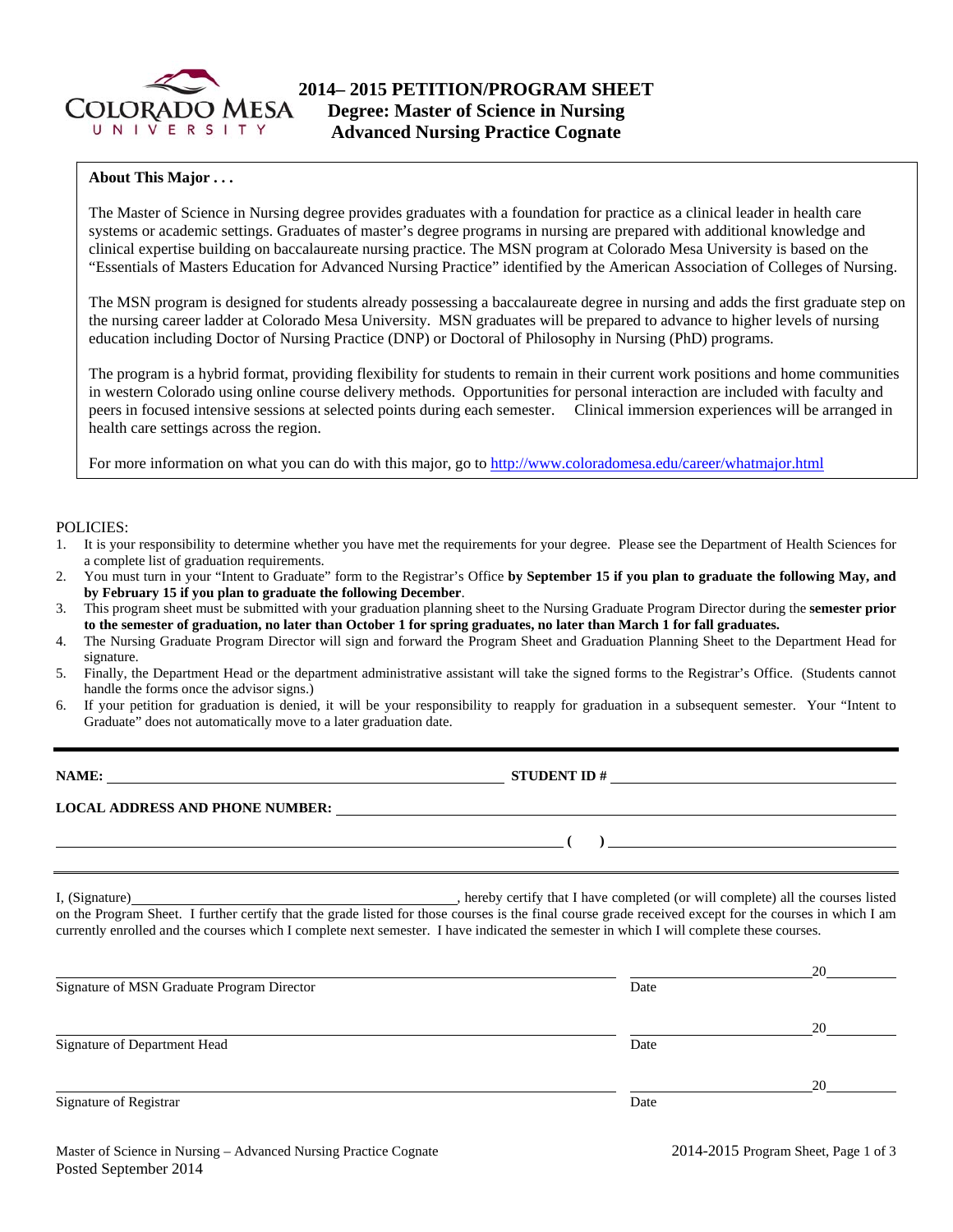#### **Students should work closely with a faculty advisor when selecting and scheduling courses prior to registration.**

Degree Requirements:

- Admission to the program follows the general admissions policies & procedures for graduate programs outlined in the university catalog.
- A bachelor's degree in nursing from a regionally accredited college or university is required, prior to beginning the program. Applicants must have maintained a GPA of 3.0 or better in baccalaureate nursing coursework.
- 36 Semester Hours are required for the Master of Science in Nursing Degree.
- No class grade lower than a "B" will be counted toward the degree.
- Applicants must hold a current, unrestricted license to practice as a registered nurse in their State of Practice.
- It is recommended that students work closely with a faculty advisor when selecting courses and scheduling classes prior to registration.

Course No Title Sem.hrs Grade Term

## **I. Required Core Courses** (18 Semester Hours)**:**

| <b>NURS 500 Theoretical Foundations</b>    | 3 |  |
|--------------------------------------------|---|--|
| <b>NURS 501 Nursing Research Methods</b>   | 3 |  |
| <b>NURS 502 Health Information Systems</b> | 3 |  |
| NURS 503 Organizational Leadership         | 3 |  |
| NURS 504 Health Policy                     | 3 |  |
| NURS 505 Quality Improvement               | 3 |  |

Course No Title Sem.hrs Grade Term **II. Advanced Nursing Practice Cognate** (15 Semester Hours):

| 3                                                    |  |
|------------------------------------------------------|--|
| 3.                                                   |  |
| 3                                                    |  |
| NURS 530 Chronic Illness Management 3                |  |
| NURS 535 Health Prom & Disease Prev<br>$\mathcal{R}$ |  |
|                                                      |  |

# **IV. Capstone or Thesis** (3 Semester Hours):

NURS 575 Capstone Practice Project 3

# **V. Other Requirements:**

Date completed:

Completion of Oral Comprehensive Exam: Pass/Fail

Master of Science in Nursing – Advanced Nursing Practice Cognate 2014-2015 Program Sheet, Page 2 of 3 Posted September 2014